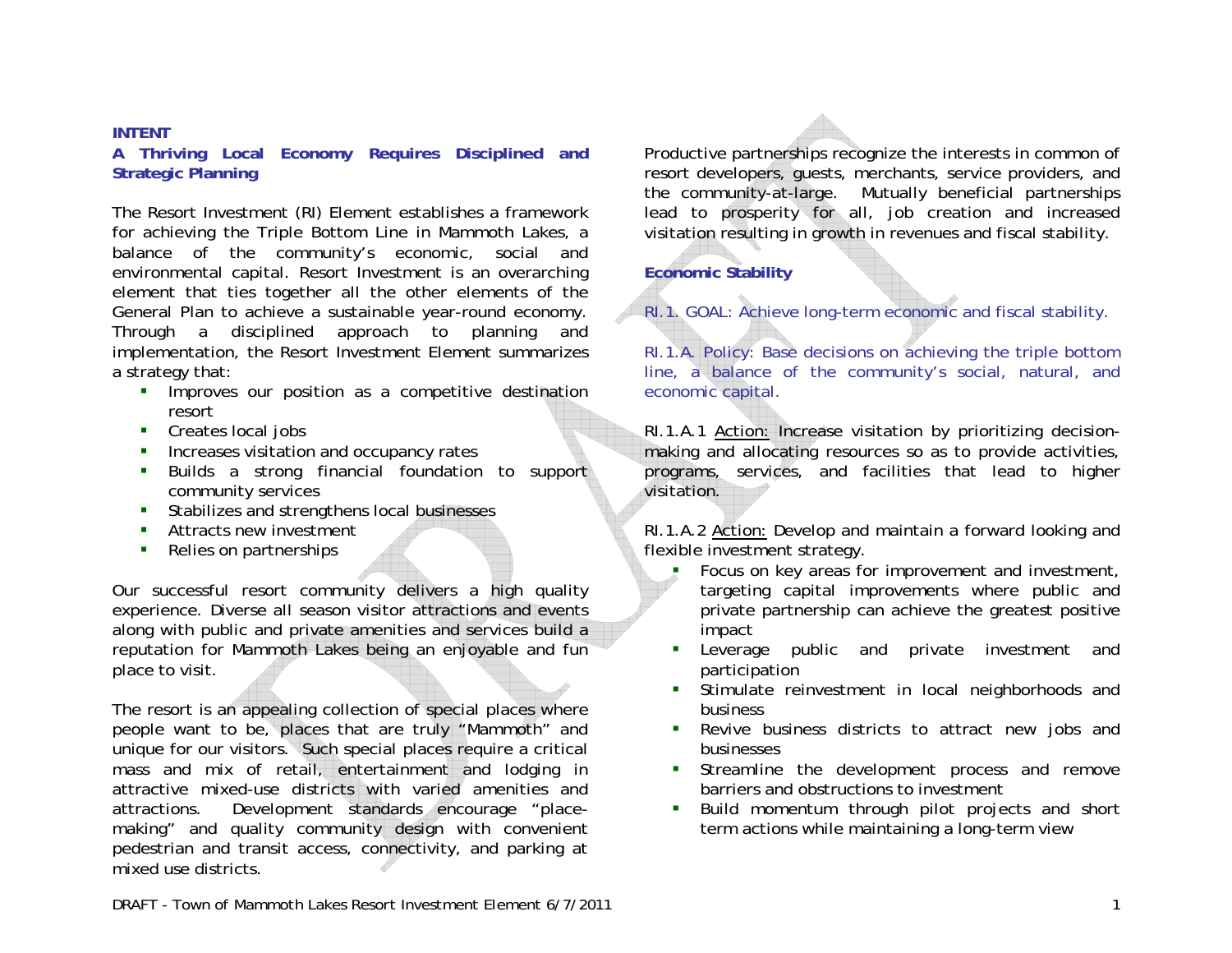## **Focused and Effective Planning**

RI.2. GOAL: Guide public and private investment by wisely aligning town-wide plans and policies.

RI.2.A Policy: Conduct thorough analysis and outreach to ensure that investment of scarce public resources is appropriate, coordinated and responsive to community needs.

RI.2.B. Policy: Public investment should implement strategic plans, protect assets, prolong the life of facilities, and reduce future rehabilitation and replacement costs.

RI.2.B.1 Action: Review all plans and studies to ensure that facilities and financing strategies are cost effective.

- Reassess priorities and funding capacity
- Evaluate the size, program and critical need of each facility with respect to the investment strategy
- **•** Review the best and most practical funding sources for each facility
- Consider the most productive partnerships, their interests and means of implementation to leverage limited resources

RI.2.B.2 Action: Develop and periodically update a comprehensive town-wide Public Facilities and Financing Plan (PFFP) based on approved master plans, specific plans, facility plans and strategies in order to integrate and establish priorities. The PFFP should include:

- A description of each facility and its location
- Full life cycle cost
- Approved or eligible type, source and amount of funding
- **•** Planned implementation schedule and phasing
- Grouping of all facilities in appropriate categories
- $\mathcal{L}_{\mathcal{A}}$ Prioritization criteria appropriate to each category
- Facility implementation priority within and across each category

RI.2.C. Policy: Ensure that all plans reflect a consistent and thorough methodology and analysis for services and facility planning.

RI.2.C.1. Action: Develop and adopt a standard format for facilities planning documents that includes as required content:

An analysis of current conditions

г

- Legal requirements; health, safety and welfare; environmental impacts; economic development; and quality of life considerations
- The recommended or applicable level of service (LOS) standard(s) for all public services and facilities
- A description of the public purpose, client population, scope and extent of the facility
- A description of the policy linkage to the General Plan and other documents and standards
- A statement of the public priority for each facility
- **The factors and conditions that trigger the need for** each facility
- A description of the timing and phasing of each facility
- $\blacksquare$ The full life cycle cost of each facility
- The financing and implementation strategies for each facility

RI.2.C.2. Action: Adopt, monitor, and maintain level of service standards for all public services and facilities. Such standards should be quantifiable to the extent possible.

RI.2.C.3. Action: Review and update facilities planning and development forecast documents every five years.

RI.2.C.4. Action: Evaluate "return on investment" when making funding decisions.

- Fiscal impacts and the costs/benefits of the project
- Opportunities to leverage other resources with public, private, and not-for-profit entities
- **Funding sources**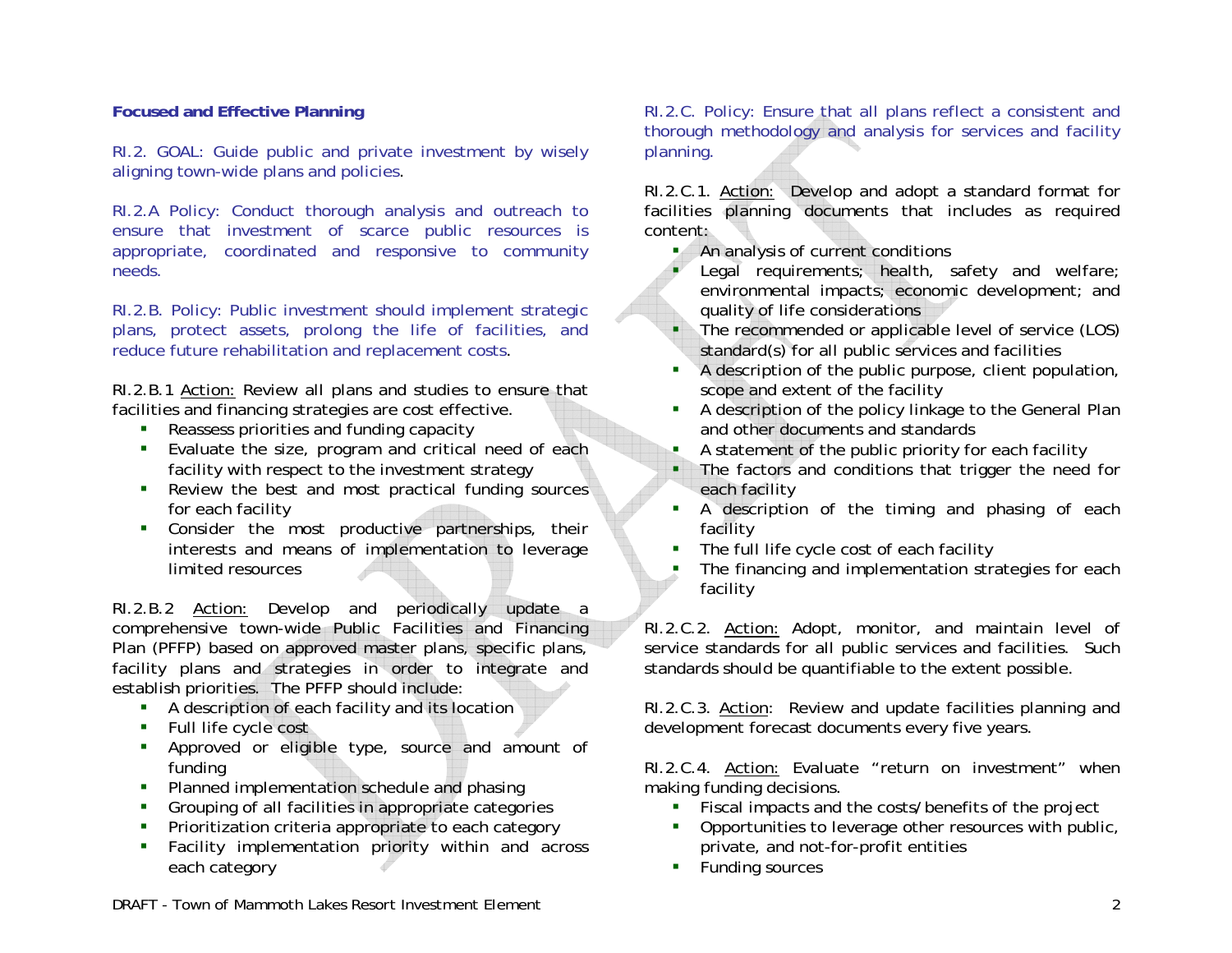RI.2.C.5. Action: Develop and maintain a comprehensive and effective Capital Improvement Program.

- **Ensure public and agency review and participation**
- **Implement adopted plans and strategies**
- **E** Evaluate fiscal impact and timing of improvements
- Focus on the most feasible means of financing
- Maximizes federal, state, county and other funding

RI.2.C.6. Action: Conduct annual conformance and audit reports of the CIP.

RI.2.D. Policy: Capital projects shall be approved and initiated only if:

- Complete life-cycle costs are identified
- All funding risks have been identified
- **The benefit of the project compared to any funding** risk has been evaluated
- Public/private partnerships, agency partnerships and grants have been researched
- **All long-term revenues are identified and secured**

RI.3. GOAL: Ensure sound and transparent financial management practices.

RI.3.A. Policy: Maintain a long-term 20-year planning and fiscal perspective.

RI.3.A.1 Action: Prepare and annually update a one-year and five-year economic outlook to plan for short-term economic conditions.

RI.3.A.2 Action: Prepare and annually update a three-year strategic business plan.

RI.3.A.3 Action: Prepare and periodically update a long-term 20-year economic and development forecast to maintain adequate and appropriate strategies, standards, services, and facilities.

RI.3.B. Policy: Use public funds in ways that are transparent, efficient, and consistent with law.

RI.3.C. Policy: Determine fiscal impact and benefits for major projects or proposals.

RI.4. GOAL: Find and leverage opportunities and partnerships.

RI.4.A. Policy: Increase opportunity and spur investment to encourage local enterprise and serve the needs of local residents, workers and businesses.

RI.4.A.1 Action: Work with the local Chamber of Commerce, business owners, and others to create a Business Assistance Program that would identify programs and other opportunities to support local enterprise and stimulate investment.

RI.4.B. Policy: Partner with the private sector and public agencies to leverage visitor and community serving programs.

RI.4.B.1 Action: Adopt an equitable mechanism to secure fair-share contributions for local and regional services and facilities within the Town.

RI.4.B.2 Action: Stimulate private investment by fostering partnerships with flexible market-based incentives.

RI.4.C. Policy: Encourage regional infrastructure investments that provide a positive economic impact and competitive advantage.

RI.4.D. Policy: Apply innovative financing mechanisms to build infrastructure and facilities.

 Leverage real estate assets and public financing resources with private funds and assets

*DRAFT - Town of Mammoth Lakes Resort Investment Element* 3